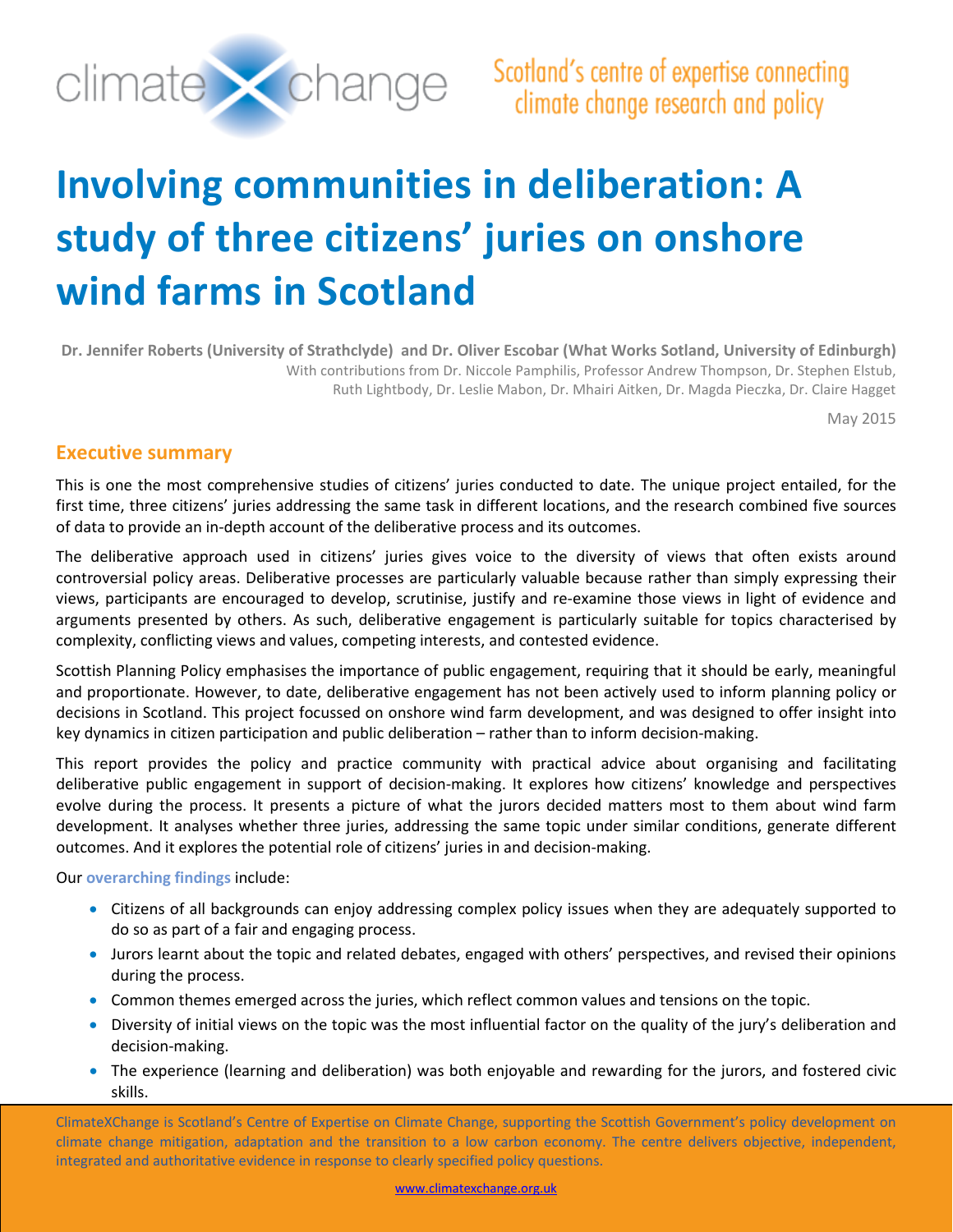Our overarching lessons for deliberative engagement practice include:

- **Recruitment**: Ensuring diversity in the jury's composition is one of the most challenging tasks due to the small group size. We recommend investing in recruiting substitute jurors.
- **Time:** Time constraints were at the heart of most shortcomings in this project, and at least a third jury day would have made a considerable difference to the process and the outcomes.
- **Design and facilitation:** Experienced facilitators are central to the success of the juries, and in particular their ability to create space for various styles of learning, dialogue and deliberation. The design should combine a range of formats and techniques that enable all jurors to participate and influence the outcomes.
- **Improvisation:** No matter how much preparation is done, improvisation will be needed and the organising team must be responsive, creating a positive environment for the jurors.
- **Social space:** Creating a collaborative environment, where disagreement can be productively explored, requires building 'relational capital'. The social space (refreshment breaks) can be as important to the success of the jury as the working space (sessions).

### **Project Aims:**

- **1. To understand how deliberative processes can be used to engage citizens on complex public issues** and inform decision makers about how such processes may be used in policy making – including the value that deliberative processes can add and the practical challenges of this approach.
- **2. To learn about citizens' views on wind farms before and after the deliberative process**, and explore what the citizens involved think about wind farm development in Scotland when given the opportunity to learn and deliberate on the topic.

#### **The juries**

The **three** jury locations were chosen to be of similar size and rural characteristics but with different exposure to wind farm developments: one location **close to an existing wind farm** (Aberfeldy, 18 jurors); one location with **a wind farm proposed nearby** (Helensburgh, 14 jurors); one location with **no existing or proposed wind farms** (Coldstream, 15 jurors).

The jurors were given their task (Box A) at the start of the process; the topic of the jury was not disclosed during recruitment.

#### **Box A - The Jury's Task**

*"There are strong views on wind farms in Scotland, with some people being strongly opposed, others being strongly in favour and a range of opinions in between. What should be the key principles for deciding about wind farm development, and why?"*

The juries were held over two days, and had three distinct phases as shown in Figure A. During Day 1 the jurors listened to and cross-examined witnesses representing different perspectives on the topic. There were three thematic sessions:

- **1. Energy and Climate Change:** One impartial witness gave an overview.
- **2. Wind Energy:** Two witnesses, presenting arguments 'for' and 'against' wind power.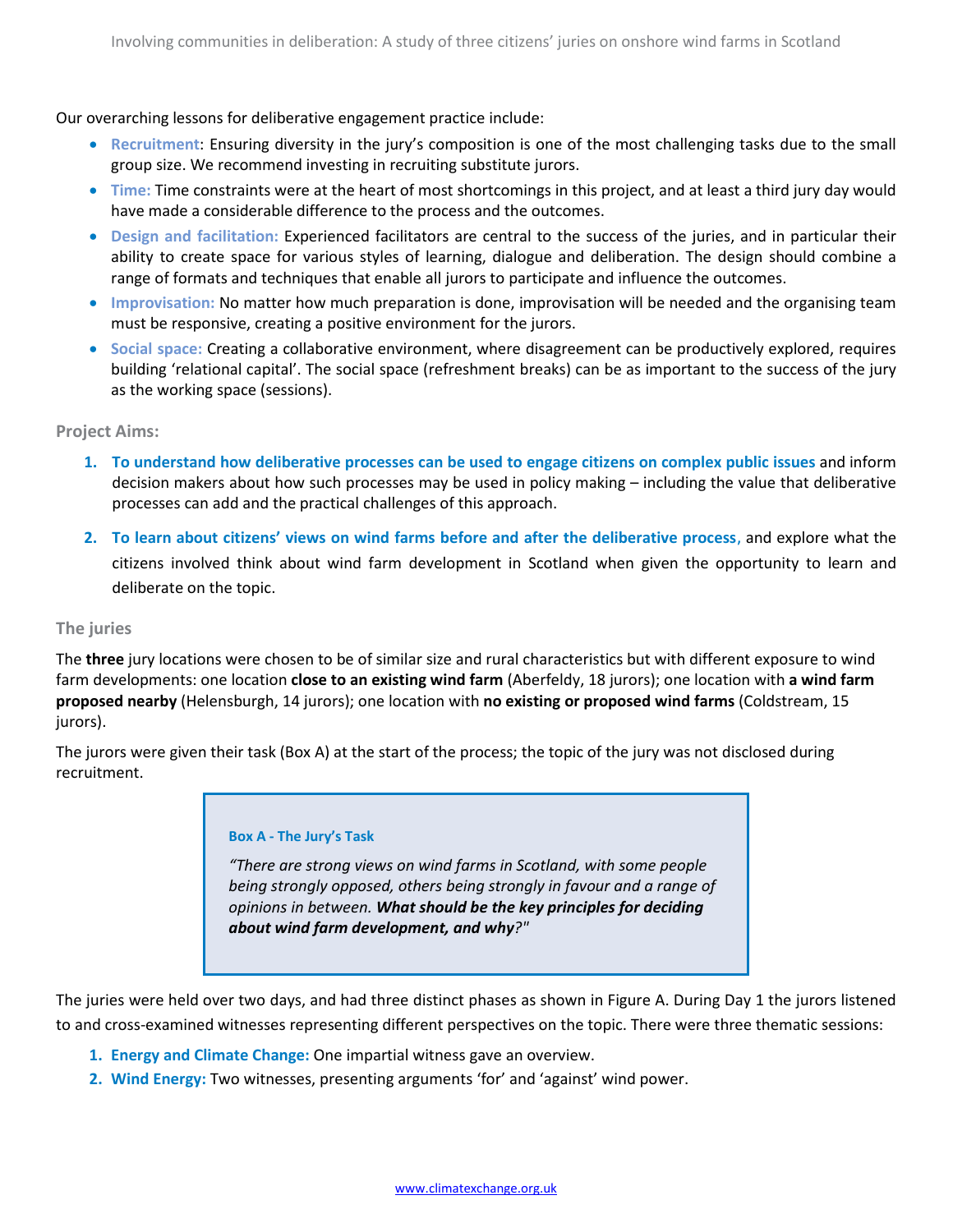**3. Wind Farms:** Two witnesses, presenting arguments 'for' and 'against' wind farms.

**Research Findings Jurors' perspectives and experience**

Jurors could reflect on the information and perspectives in Day 1, or follow-up on any issues in the couple of weeks before the second day. On Day 2 the juries discussed the information they had been given, articulated their own priorities, and agreed on a set of principles for decision-making about wind farm development.

#### **Figure A – Phases of the jury design in this project**



| What principles did the jurors<br>prioritise for guiding decision<br>making about wind farm<br>development in Scotland? | Each jury completed their task; they formulated, discussed and agreed a set of<br>'principles for wind farm development', though they did not have time to write up<br>their reasoning for each principle (the 'why' of their task).                                                                                                                                                                                             |
|-------------------------------------------------------------------------------------------------------------------------|----------------------------------------------------------------------------------------------------------------------------------------------------------------------------------------------------------------------------------------------------------------------------------------------------------------------------------------------------------------------------------------------------------------------------------|
|                                                                                                                         | The majority of principles across the three juries correspond to six themes:                                                                                                                                                                                                                                                                                                                                                     |
|                                                                                                                         | • the desirable energy mix for Scotland,                                                                                                                                                                                                                                                                                                                                                                                         |
|                                                                                                                         | the characteristics of the evidence needed for decision-making,<br>$\bullet$                                                                                                                                                                                                                                                                                                                                                     |
|                                                                                                                         | the range of negative and positive impacts that should be taken into account<br>for decision-making,                                                                                                                                                                                                                                                                                                                             |
|                                                                                                                         | • the role of public responsibility i.e. reducing energy consumption,                                                                                                                                                                                                                                                                                                                                                            |
|                                                                                                                         | • the limits to wind farm development, and                                                                                                                                                                                                                                                                                                                                                                                       |
|                                                                                                                         | the question of who should benefit from this energy source.<br>$\bullet$                                                                                                                                                                                                                                                                                                                                                         |
|                                                                                                                         | The fact all juries agreed principles is a remarkable achievement - jurors only had a<br>total of 8 hours across the two days to actually discuss the evidence and generate<br>and agree the principles (taking out time for breaks, introductory and wrap-up<br>sessions and questionnaires). This shows how a group of strangers can work<br>together very effectively despite their diversity and the complexity of the task. |
| Did the jurors learn during the<br>process?                                                                             | Jurors gained knowledge about several aspects related to the topic, whether or not<br>these aspects were directly covered by the witnesses. This is in line with previous<br>studies. The level of learning was similar for all juries, although this varied on<br>different questions.                                                                                                                                          |
|                                                                                                                         | Jurors picked up the nuances and complexities of the debate, thus learning about                                                                                                                                                                                                                                                                                                                                                 |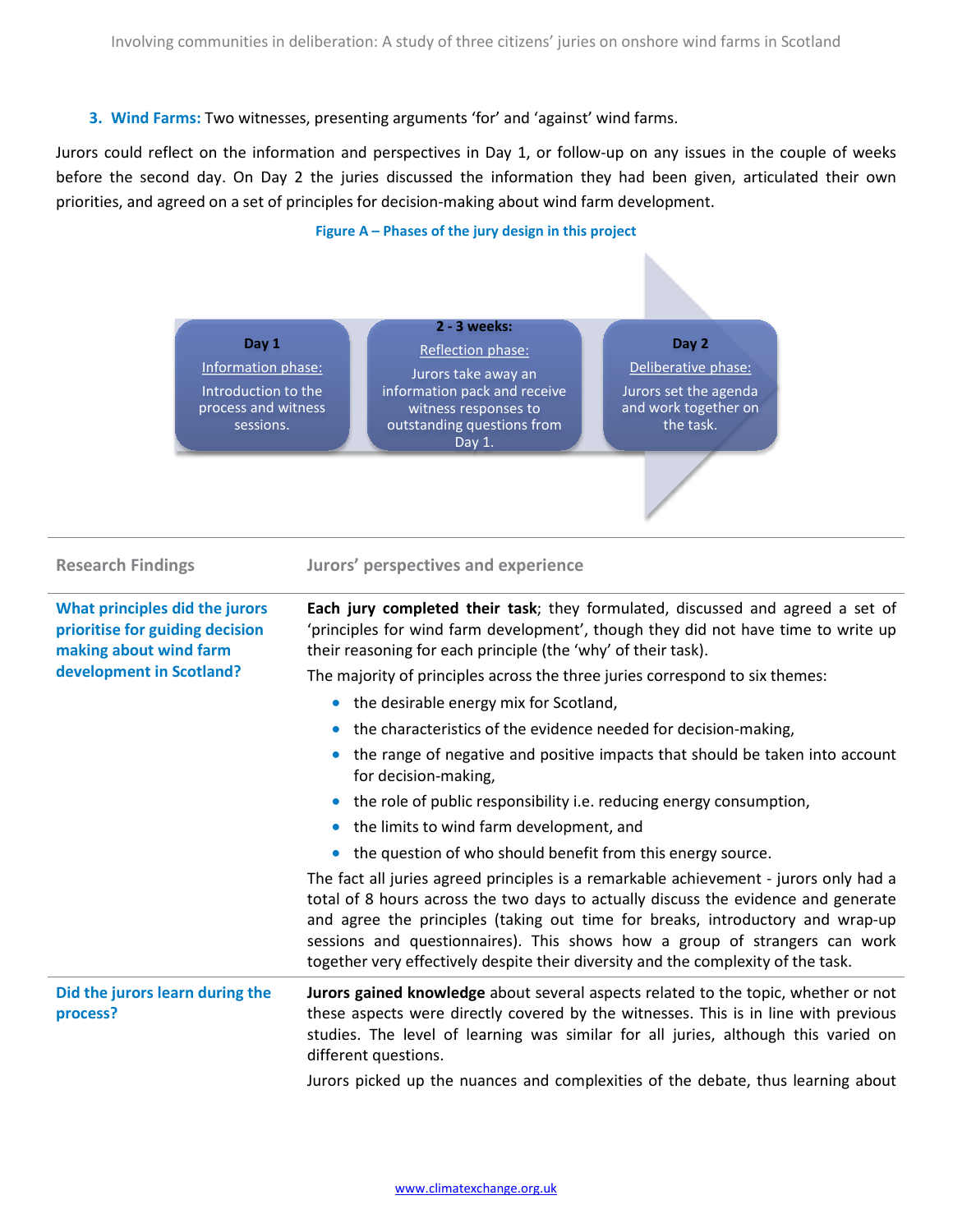| Did the process foster civic skills<br>and attitudes?                                           | Experiencing the deliberative process fostered jurors' civic skills, confidence and<br>sense of self-efficacy. The process also enhanced jurors' interest and understanding<br>of decision making on these complex issues, and the jurors were willing to<br>participate in similar forums in the future.                                                                                                                                                                                                                                                                                                                                                                                                                                                                                                                                                                                          |
|-------------------------------------------------------------------------------------------------|----------------------------------------------------------------------------------------------------------------------------------------------------------------------------------------------------------------------------------------------------------------------------------------------------------------------------------------------------------------------------------------------------------------------------------------------------------------------------------------------------------------------------------------------------------------------------------------------------------------------------------------------------------------------------------------------------------------------------------------------------------------------------------------------------------------------------------------------------------------------------------------------------|
|                                                                                                 | The purpose of a citizens' jury, particularly when used in decision-making, is not to<br>measure individual preferences, but to generate collective recommendations agreed<br>by the jurors. In this project, even the jury that had consolidated round anti-wind<br>farm arguments by the end of the process spent time and effort agreeing principles<br>for decision making on wind farm development.                                                                                                                                                                                                                                                                                                                                                                                                                                                                                           |
|                                                                                                 | One of the most important factors was the diversity of initial views within each<br>jury. The two juries that were more diverse (in terms of demographics and<br>attitudes) tended to moderate their views about the impact of wind farm energy<br>(from largely positive to moderately positive). In contrast, the jury that was less<br>diverse (composed of few jurors with a positive initial perspective on wind farms,<br>due to recruitment issues) developed stronger views against wind farms. This is in<br>line with research that shows that when people deliberate with like-minded others<br>they tend to develop stronger views in the direction of their pre-deliberation<br>preferences. In this jury, this resulted in the unbalanced scrutiny of the witnesses,<br>which in turn influenced the lack of counter-arguments to the jury's emerging anti-<br>wind farms consensus. |
| What critical factors shaped how<br>each jury evolved and the set of<br>principles they agreed? | The principles generated by Coldstream and Aberfeldy had many similarities, both in<br>terms of the themes covered and the statements within them, while Helensburgh<br>was very similar on the former and distinctive on latter. The differences between<br>the principles reflect the idiosyncrasies of each jury's composition (e.g. diversity of<br>views) and evolution during the deliberative process (e.g. impact of witnesses,<br>scrutiny of evidence), as well as the context of their location.                                                                                                                                                                                                                                                                                                                                                                                        |
|                                                                                                 | Our data support core findings from previous studies, namely: the prospect of<br>having to publicly deliberate on issues, justify views and make collective decisions<br>provided a strong incentive for the jurors to get more informed and engage in<br>considered judgement.                                                                                                                                                                                                                                                                                                                                                                                                                                                                                                                                                                                                                    |
| Did the jurors' views change<br>during the process?                                             | Most jurors revised their views regarding various aspects of wind farm<br>development. Some jurors became more supportive, while others became more<br>opposed following each phase, although the Information Phase had the strongest<br>impact. The findings show that participants were often engaging with both sides of<br>the argument throughout the jury, rather than simply assimilating information to<br>back up previously held views.                                                                                                                                                                                                                                                                                                                                                                                                                                                  |
| <b>When did jurors learn?</b>                                                                   | Jurors developed knowledge on climate change and energy in the Information and<br>the Reflection Phases. There were no knowledge gains on these topics in the<br>Deliberation Phase, and actually there were some instances when jurors shared<br>incorrect information in this final phase. Jurors also learned about broad concepts<br>related to the topic in the Information Phase, but explored trade-offs and nuances<br>more in the Deliberation Phase. Self-led learning in the Reflection Phase also played<br>a central role.                                                                                                                                                                                                                                                                                                                                                            |
|                                                                                                 | key concepts and trade-offs. This was particularly so in juries that featured high<br>deliberative quality. There is also evidence that jurors developed deliberative skills.                                                                                                                                                                                                                                                                                                                                                                                                                                                                                                                                                                                                                                                                                                                      |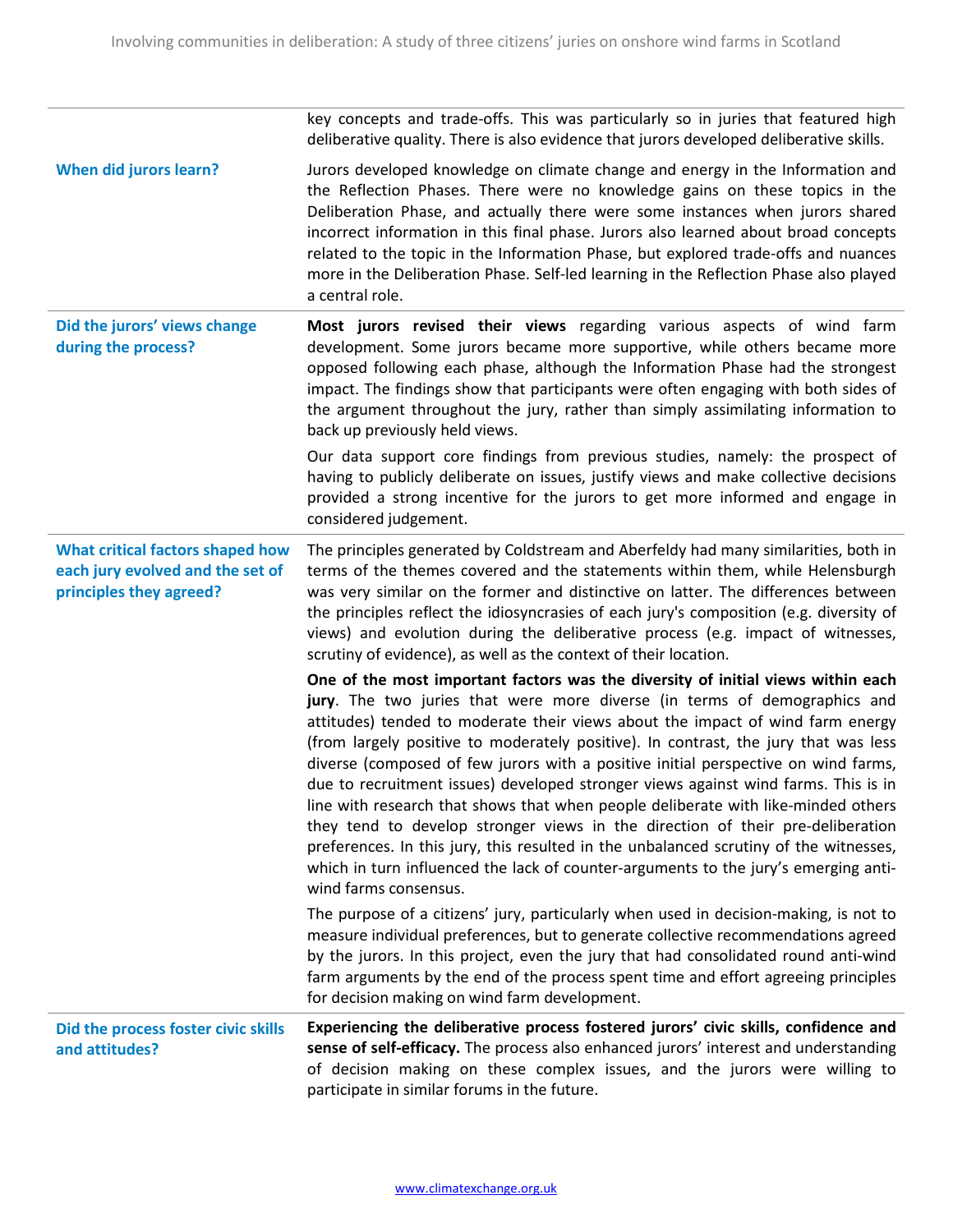| How do citizens relate to<br>information, evidence and<br>opposing testimonies and<br>perspectives? | For jurors, the experience of learning is one of the highlights of the experience,<br>and a fundamental reward for their participation. The Information Phase helped to<br>empower and equip jurors to engage in self-led learning during the Reflection<br>Phase, and become more informed about the topic. This was incentivised by having<br>to participate in the subsequent Deliberation Phase. The knowledge obtained by<br>self-led learning was more likely to be correctly recalled. Encouraging and facilitating<br>self-led learning is therefore important for jurors' understanding of the subject.<br>The jurors found making sense of competing evidence a challenge. This is reflected<br>by the fact that a large set of the principles generated as a response to the task had<br>to do with the nature and interpretation of evidence. A key finding from this project<br>is that jurors must be supported to learn not only about evidence, but also about<br>critically interpreting its credibility and robustness. |
|-----------------------------------------------------------------------------------------------------|-------------------------------------------------------------------------------------------------------------------------------------------------------------------------------------------------------------------------------------------------------------------------------------------------------------------------------------------------------------------------------------------------------------------------------------------------------------------------------------------------------------------------------------------------------------------------------------------------------------------------------------------------------------------------------------------------------------------------------------------------------------------------------------------------------------------------------------------------------------------------------------------------------------------------------------------------------------------------------------------------------------------------------------------|
| <b>Research Findings</b>                                                                            | <b>Designing and Organising Citizens' Juries</b>                                                                                                                                                                                                                                                                                                                                                                                                                                                                                                                                                                                                                                                                                                                                                                                                                                                                                                                                                                                          |
| Was the process deliberative?                                                                       | Our analysis shows that the three juries achieved a high standard on five dimensions<br>that define deliberative quality:                                                                                                                                                                                                                                                                                                                                                                                                                                                                                                                                                                                                                                                                                                                                                                                                                                                                                                                 |
|                                                                                                     | • Un-coerced deliberation. The jurors felt able to express their views and did<br>not feel pressured into adopting a particular position.                                                                                                                                                                                                                                                                                                                                                                                                                                                                                                                                                                                                                                                                                                                                                                                                                                                                                                 |
|                                                                                                     | Other-regarding deliberation. The large majority of jurors respected and<br>listened to each other, and based their arguments on appeals to the<br>'common good', rather than self-interest.                                                                                                                                                                                                                                                                                                                                                                                                                                                                                                                                                                                                                                                                                                                                                                                                                                              |
|                                                                                                     | Reasoned deliberation. Jurors engaged largely in reasoned exchanges of<br>$\bullet$<br>arguments.                                                                                                                                                                                                                                                                                                                                                                                                                                                                                                                                                                                                                                                                                                                                                                                                                                                                                                                                         |
|                                                                                                     | Inclusive and equal participation. The juries provided a supportive<br>$\bullet$<br>environment where jurors helped each other to participate and everyone felt<br>some level of influence over the outcomes.                                                                                                                                                                                                                                                                                                                                                                                                                                                                                                                                                                                                                                                                                                                                                                                                                             |
|                                                                                                     | • Unbiased facilitation. Our analysis has showed that facilitation contributed to<br>ensure the effectiveness, fairness and impartiality of the process.                                                                                                                                                                                                                                                                                                                                                                                                                                                                                                                                                                                                                                                                                                                                                                                                                                                                                  |
|                                                                                                     | The quality of these dimensions improved from jury to jury. Experience, developed<br>by replicating and refining a particular process design, is crucial to this type of<br>process. If public authorities want to foster high quality deliberative processes, they<br>should build capacity through sustained practice over time.                                                                                                                                                                                                                                                                                                                                                                                                                                                                                                                                                                                                                                                                                                        |
| What are the key lessons for<br>designing, organizing and<br>facilitating citizens' juries?         | As well as the overarching lessons above, we recommend that future processes<br>consider:                                                                                                                                                                                                                                                                                                                                                                                                                                                                                                                                                                                                                                                                                                                                                                                                                                                                                                                                                 |
|                                                                                                     | Jurors' induction day. There was little time to ease the jurors into their role<br>$\bullet$<br>and offer opportunities to reflect about how they may go about it, and how<br>they may be best supported by facilitators and fellow jurors. In this project,<br>this had to be learned on the go. Our recommendation is to dedicate a day to<br>induction.                                                                                                                                                                                                                                                                                                                                                                                                                                                                                                                                                                                                                                                                                |
|                                                                                                     | Securing the contribution of suitable witnesses. This was a difficult task,<br>$\bullet$<br>principally because this was a research project, rather than a real decision<br>making process, and because of the significant time demand (i.e. 3 separate<br>juries with 3 evidence sessions each)                                                                                                                                                                                                                                                                                                                                                                                                                                                                                                                                                                                                                                                                                                                                          |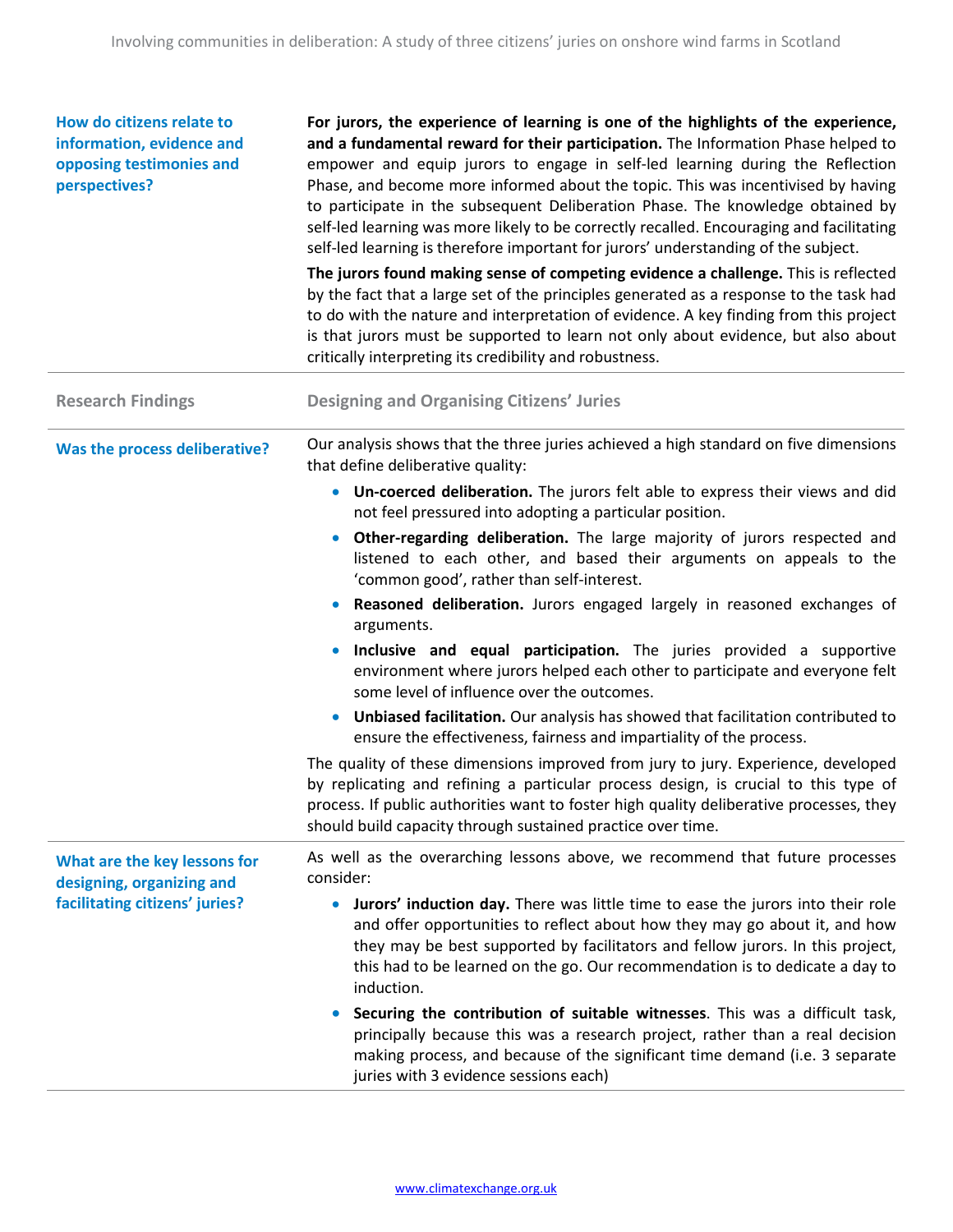|                                                                                                               | Vetting the quality of evidence. The quality of the evidence presented was<br>not vetted in advance to ensure that sources were transparent and credible.<br>Our recommendation is that the Stewarding Board could fulfil that function.<br>Supporting the witnesses. Although the organisers prepared briefs for the<br>witnesses, this proved insufficient. Witnesses must engage in 'live debate' on<br>whatever issues the jury deems relevant, which is a challenging task. |
|---------------------------------------------------------------------------------------------------------------|----------------------------------------------------------------------------------------------------------------------------------------------------------------------------------------------------------------------------------------------------------------------------------------------------------------------------------------------------------------------------------------------------------------------------------------------------------------------------------|
|                                                                                                               | Giving enough time to develop, review and refine the principles, unpack<br>assumptions, deal with contradictions and flesh out details.                                                                                                                                                                                                                                                                                                                                          |
|                                                                                                               | Clarity on voting procedures when consensus is not possible. This is an area<br>where the Stewarding Board could have been brought in; or something the<br>jurors could decide.                                                                                                                                                                                                                                                                                                  |
|                                                                                                               | Using Information Officers, and/or introducing a 'devil's advocate' function,<br>is useful to the jurors (as there were no witnesses on Day 2). Information<br>Officers answered questions on demand, and occasionally challenged<br>'uncritical consensus' thus helping the jurors to articulate and justify<br>arguments.                                                                                                                                                      |
| What are the prospects for the<br>citizens' jury as a format for<br>public engagement in decision-<br>making? | Based on lessons from the project, the potential role of citizens' juries in decision-<br>making is explored in the report. We propose that they may play a triple function as:                                                                                                                                                                                                                                                                                                  |
|                                                                                                               | a direct advisory body to decision makers - offering recommendations based<br>$\bullet$<br>on deliberation that draws on diverse views, knowledge and experiences;                                                                                                                                                                                                                                                                                                               |
|                                                                                                               | a catalyst for broader public engagement $-$ jurors could be supported to act<br>as facilitators of public forums in their communities, thus bringing into the<br>jury a broader range of local perspectives;                                                                                                                                                                                                                                                                    |
|                                                                                                               | an <b>honest broker</b> of evidence – distilling the pros, cons and tradeoffs of policy<br>options into balanced information that can be shared with local communities<br>as a resource and stimulus for public deliberation.                                                                                                                                                                                                                                                    |

## **Conclusions**

Our analysis suggests that most jurors felt included in influencing the process and its outcomes. No juror declared feeling completely unrepresented by the principles generated, and a large majority across the juries (84%) said that their views were to a 'large extent' reflected.

To create a process with this level of deliberative quality, facilitators must be impartial, but not neutral. They must be impartial about the topics discussed, but not neutral about the process of discussion. Citizens' juries offer a high quality deliberative space where desirable rules of communication and interaction can be, to a large extent, effectively implemented. Often, 'natural' spaces for public discussion can be hindered by the problems that deliberative design and facilitation seek to avoid (e.g. coercion, disrespect, lack of listening, lack of inclusion, dominant voices, etc).

All juries managed to agree most principles on the basis of consensus or large majorities. This illustrates how diversity and difference of opinion can form a basis for finding common ground and agree principles which is as strong as homogeneity and like-mindedness.